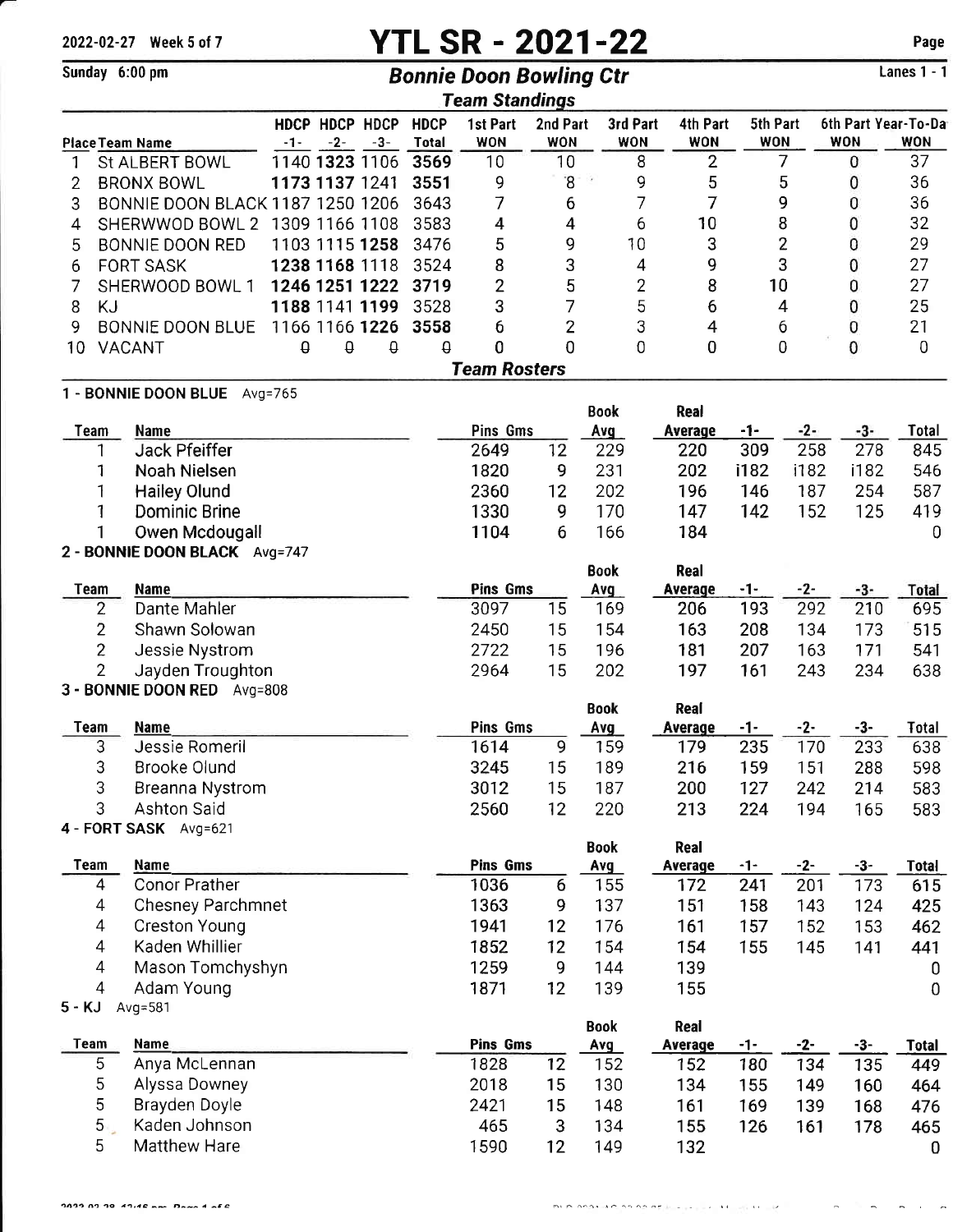|                | 2022-02-27 Week 5 of 7      | <b>YTL SR - 2021-22</b> |            |             |                |       |       |       | Page 2         |
|----------------|-----------------------------|-------------------------|------------|-------------|----------------|-------|-------|-------|----------------|
|                | 6 - SHERWOOD BOWL 1 Avg=775 |                         |            |             |                |       |       |       |                |
|                |                             |                         |            | <b>Book</b> | Real           |       |       |       |                |
| Team           | <b>Name</b>                 | Pins Gms                |            | Avg         | Average        | -1-   | $-2-$ | $-3-$ | <b>Total</b>   |
| 6              | <b>Madison Jenkins</b>      | 3051                    | 15         | 213         | 203            | 175   | 251   | 170   | 596            |
| 6              | <b>Tristan Paterson</b>     | 2690                    | 15         | 206         | 179            | 193   | 173   | 180   | 546            |
| 6              | Jake Cornell                | 3414                    | 15         | 206         | 227            | 325   | 271   | 272   | 868            |
| 6              | <b>Brooklyn Gahr</b>        | 527                     | 3          | .166        | 175            | 159   | 162   | 206   | 527            |
| 6              | Keera Usman                 | 1595                    | 9          | 221         | 177            |       |       |       | $\overline{0}$ |
|                | 7 - SHERWWOD BOWL 2 Avg=708 |                         |            |             |                |       |       |       |                |
|                |                             |                         |            | <b>Book</b> | Real           |       |       |       |                |
| <b>Team</b>    | <b>Name</b>                 | <b>Pins Gms</b>         |            | Avg         | Average        | $-1-$ | $-2-$ | $-3-$ | <b>Total</b>   |
| 7              | Melody Billard              | 2065                    | 12         | 176         | 172            | 145   | 155   | 145   | 445            |
| $\overline{7}$ | <b>Ben Hewertson</b>        | 2734                    | 15         | 182         | 182            | 285   | 194   | 193   | 672            |
| $\overline{7}$ | <b>Matthew Cox</b>          | 2443                    | 12         | 210         | 203            | 230   | 245   | 165   | 640            |
| 7              | Morgan Muir                 | 482                     | $\sqrt{3}$ | 151         | 160            | 201   | 124   | 157   | 482            |
| $\overline{7}$ | Jessica Brewer              | 1350                    | 9          | 157         | 150            |       |       |       | 0              |
| 7              | Sureena Usman               | 1751                    | 9          | 167         | 194            |       |       |       | 0              |
|                | 8 - BRONX BOWL Avg=627      |                         |            |             |                |       |       |       |                |
|                |                             |                         |            | <b>Book</b> | Real           |       |       |       |                |
| <b>Team</b>    | Name                        | <b>Pins Gms</b>         |            | Avg         | <b>Average</b> | $-1-$ | $-2-$ | $-3-$ | <b>Total</b>   |
| 8              | Maria Koropeski             | 2367                    | 15         | 124         | 157            | 154   | 180   | 158   | 492            |
| 8              | Samuel Vanderleek           | 2123                    | 15         | 114         | 141            | 174   | 172   | 118   | 464            |
| 8              | <b>Damian Alexis</b>        | 2197                    | 15         | 148         | 146            | 123   | 153   | 139   | 415            |
| 8              | <b>Madison Maltais</b>      | 2202                    | 12         | 163         | 183            | 201   | 111   | 305   | 617            |
| 8              | <b>Martin Liam</b>          | 192                     | 3          | 78          | 64             |       |       |       | 0              |
|                | 9 - St ALBERT BOWL Avg=798  |                         |            |             |                |       |       |       |                |
|                |                             |                         |            | <b>Book</b> | Real           |       |       |       |                |
| <b>Team</b>    | Name                        | <b>Pins Gms</b>         |            | Avg         | <b>Average</b> | $-1-$ | $-2-$ | $-3-$ | <b>Total</b>   |
| 9              | Kayle Mak                   | 1873                    | 9          | 204         | 208            | 142   | 206   | 215   | 563            |
| 9              | Canon Cunningham            | 2008                    | 12         | 166         | 167            | 164   | 246   | 159   | 569            |
| 9              | <b>Christian Murphy</b>     | 737                     | 3          | 199         | 245            | 313   | 248   | 176   | 737            |
| 9              | <b>Jillian Collins</b>      | 2689                    | 12         | 207         | 224            | 157   | 259   | 192   | 608            |
| 9              | Megan Brook                 | 2327                    | 12         | 165         | 193            |       |       |       | 0              |
| 9              | <b>Brayden Fletcher</b>     | 1635                    | 9          | 167         | 181            |       |       |       | 0              |
| 9              | Morgan Dumouchel            | 523                     | 3          | 137         | 174            |       |       |       | 0              |

9 Morgan Dumouchel<br>10 - VACANT Avg=0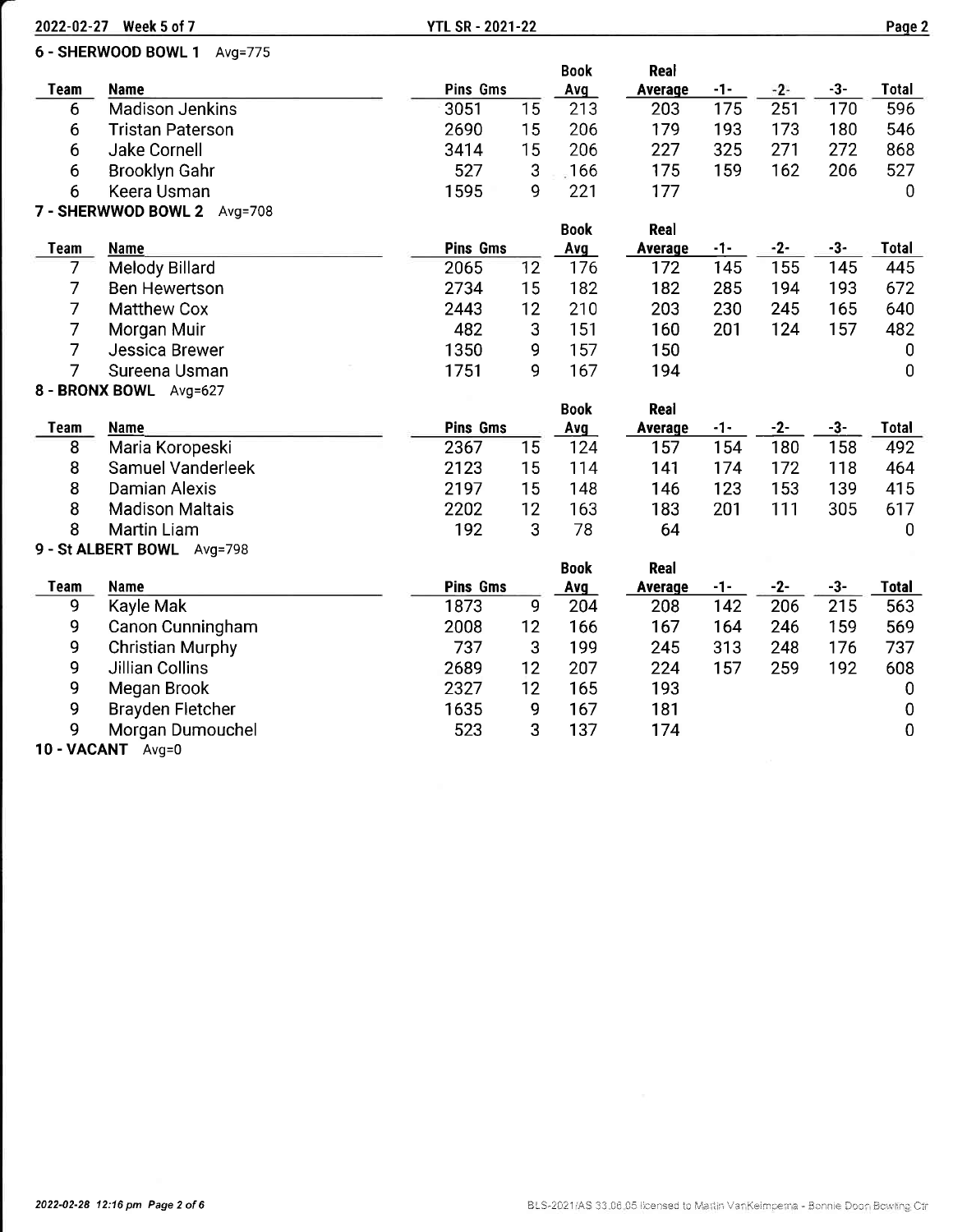2022-02-27 Week 5 of 7 YTL SR - 2021-22 Paqe <sup>3</sup>

| <b>Team Handicap Game</b><br><b>Team Handicap Series</b><br>1445<br><b>BONNIE DOON RED</b><br>3890<br><b>St ALBERT BOWL</b><br>1386<br><b>St ALBERT BOWL</b><br>3841<br><b>BONNIE DOON RED</b><br>1309<br>SHERWWOD BOWL 2<br>3719<br>SHERWOOD BOWL 1<br>1305<br><b>BRONX BOWL</b><br>3711<br><b>BRONX BOWL</b> |  |  |  |  |  |
|----------------------------------------------------------------------------------------------------------------------------------------------------------------------------------------------------------------------------------------------------------------------------------------------------------------|--|--|--|--|--|
|                                                                                                                                                                                                                                                                                                                |  |  |  |  |  |
|                                                                                                                                                                                                                                                                                                                |  |  |  |  |  |
|                                                                                                                                                                                                                                                                                                                |  |  |  |  |  |
|                                                                                                                                                                                                                                                                                                                |  |  |  |  |  |
|                                                                                                                                                                                                                                                                                                                |  |  |  |  |  |
| 1256<br><b>BONNIE DOON BLACK</b><br>3686<br>SHERWWOD BOWL 2                                                                                                                                                                                                                                                    |  |  |  |  |  |
| 1256<br>3664<br><b>FORT SASK</b><br><b>BONNIE DOON BLACK</b>                                                                                                                                                                                                                                                   |  |  |  |  |  |
| 1251<br>SHERWOOD BOWL 1<br>3591<br><b>FORT SASK</b>                                                                                                                                                                                                                                                            |  |  |  |  |  |
| 1226<br><b>BONNIE DOON BLUE</b><br>3558<br><b>BONNIE DOON BLUE</b>                                                                                                                                                                                                                                             |  |  |  |  |  |
| 1210<br>KJ<br>3528<br>KJ                                                                                                                                                                                                                                                                                       |  |  |  |  |  |
| <b>Scratch Game</b><br><b>Scratch Series</b><br><b>Handicap Game</b><br><b>Handicap Series</b>                                                                                                                                                                                                                 |  |  |  |  |  |
| 347 Ashton Said<br>868 Jake Cornell<br>1115 Jack Pfeiffer<br>431 Ashton Said<br><b>Boys</b>                                                                                                                                                                                                                    |  |  |  |  |  |
| 325 Jake Cornell<br>845 Ashton Said<br>404 Jake Cornell<br>1105 Jake Cornell                                                                                                                                                                                                                                   |  |  |  |  |  |
| 309 Jack Pfeiffer<br>845 Jack Pfeiffer<br>401 Ben Hewertson<br>1097 Ashton Said                                                                                                                                                                                                                                |  |  |  |  |  |
| 301 Noah Nielsen<br>727 Dante Mahler<br>399 Jack Pfeiffer<br>1078 Dante Mahler                                                                                                                                                                                                                                 |  |  |  |  |  |
| 292 Dante Mahler<br>723 Noah Nielsen<br>396 Dante Mahler<br>1020 Ben Hewertson                                                                                                                                                                                                                                 |  |  |  |  |  |
| 285 Ben Hewertson<br>672 Ben Hewertson<br>373 Noah Nielsen<br>1005 Conor Prather                                                                                                                                                                                                                               |  |  |  |  |  |
| 281 Jayden Troughton<br>644 Matthew Cox<br>372 Canon Cunningha<br>1000 Samuel Vanderlee                                                                                                                                                                                                                        |  |  |  |  |  |
| 246 Canon Cunningha<br>371 Conor Prather<br>638 Jayden Troughton<br>968 Damian Alexis                                                                                                                                                                                                                          |  |  |  |  |  |
| 245 Matthew Cox<br>626 Jessie Nystrom<br>370 Adam Young<br>959 Adam Young                                                                                                                                                                                                                                      |  |  |  |  |  |
| 615 Conor Prather<br>242 Tristan Paterson<br>366 Samuel Vanderlee<br>947 Canon Cunningha                                                                                                                                                                                                                       |  |  |  |  |  |
| Girls<br>420 Jillian Collins<br>875 Jillian Collins<br>497 Jillian Collins<br>1106 Jillian Collins                                                                                                                                                                                                             |  |  |  |  |  |
| 305 Madison Maltais<br>723 Madison Jenkins<br>416 Madison Maltais<br>1052 Sureena Usman                                                                                                                                                                                                                        |  |  |  |  |  |
| 294 Madison Jenkins<br>713 Kayle Mak<br>1044 Megan Brook<br>395 Breanna Nystrom                                                                                                                                                                                                                                |  |  |  |  |  |
| 699 Brooke Olund<br>290 Breanna Nystrom<br><b>Madison Jenkins</b><br>391<br>1016 Jessie Romeril                                                                                                                                                                                                                |  |  |  |  |  |
| 288 Brooke Olund<br>695 Sureena Usman<br>388 Megan Brook<br>1014 Madison Jenkins                                                                                                                                                                                                                               |  |  |  |  |  |
| 268 Megan Brook<br>684 Megan Brook<br>385 Sureena Usman<br>999 Brooke Olund                                                                                                                                                                                                                                    |  |  |  |  |  |
| 266 Sureena Usman<br>674 Breanna Nystrom<br>368 Jessie Romeril<br>977<br><b>Breanna Nystrom</b>                                                                                                                                                                                                                |  |  |  |  |  |
| 254 Hailey Olund<br>638 Jessie Romeril<br>362 Brooke Olund<br>959 Kayle Mak                                                                                                                                                                                                                                    |  |  |  |  |  |
| 248 Kayle Mak<br>617 Madison Maltais<br>353 Chesney Parchmn<br>954 Maria Koropeski                                                                                                                                                                                                                             |  |  |  |  |  |
| 235 Jessie Romeril<br>594 Hailey Olund<br>347 Maria Koropeski<br>950 Madison Maltais                                                                                                                                                                                                                           |  |  |  |  |  |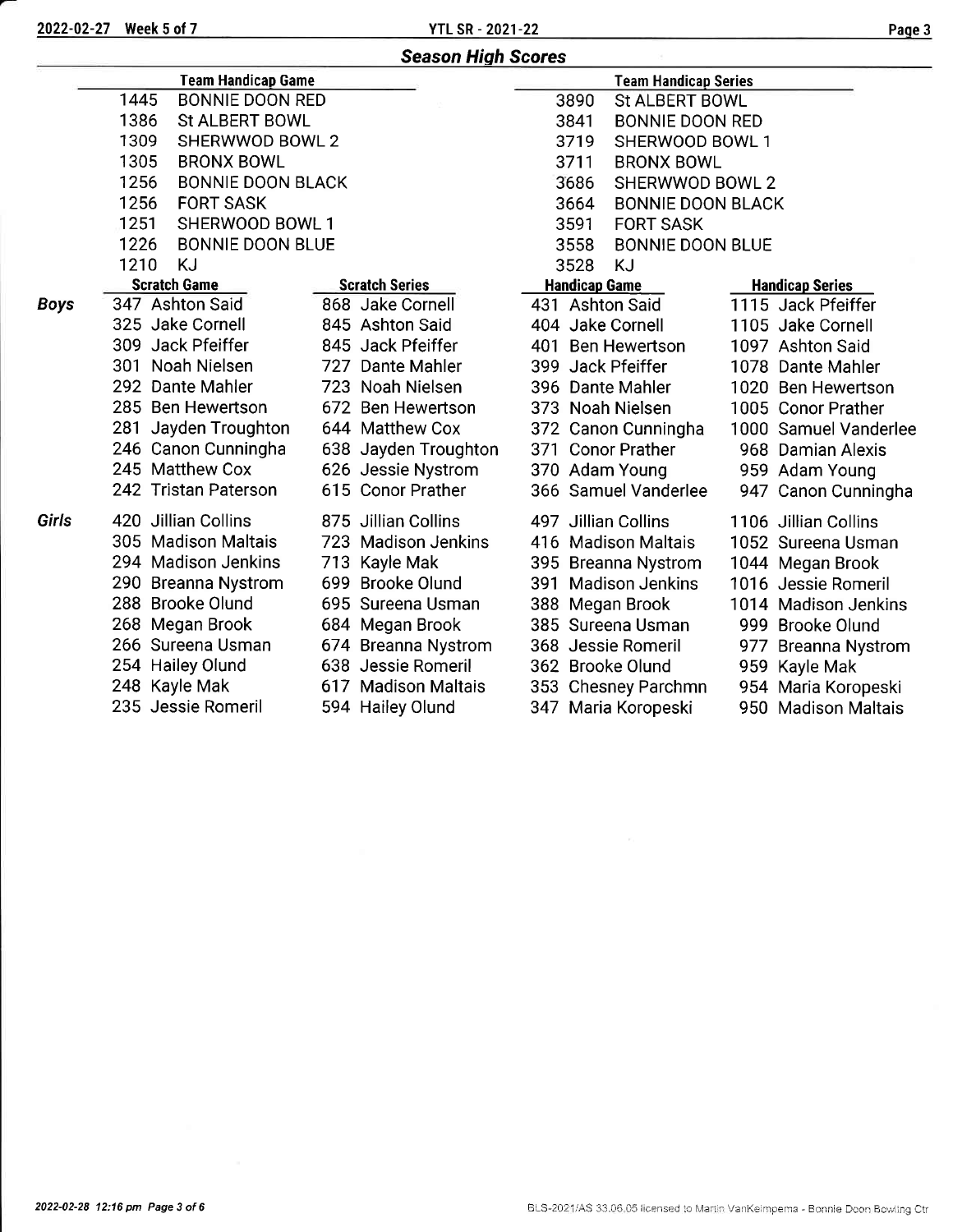| <b>Weekly Game Over Average</b><br>Game - Avg=Difference |                          | <b>Weekly Series over Average</b><br><b>Series - Avg=Difference</b> |                        |
|----------------------------------------------------------|--------------------------|---------------------------------------------------------------------|------------------------|
| $242 - 202 = 40$                                         | <b>Breanna Nystrom</b>   | $587 - 591 = -4$                                                    | Hailey Olund           |
| 160 - 129 = 31                                           | Alyssa Downey            | 449 - 459 = - 10                                                    | Anya McLennan          |
| $259 - 231 = 28$                                         | <b>Jillian Collins</b>   | $596 - 612 = -16$                                                   | <b>Madison Jenkins</b> |
| 180 - 153=27                                             | Anya McLennan            | $583 - 606 = -23$                                                   | <b>Breanna Nystrom</b> |
| $180 - 156 = 24$                                         | Maria Koropeski          | $-563 - 612 = -49$                                                  | Kayle Mak              |
| $158 - 137 = 21$                                         | <b>Chesney Parchmnet</b> | $598 - 660 = -62$                                                   | <b>Brooke Olund</b>    |
| $215 - 204 = 11$                                         | Kayle Mak                | $608 - 693 = -85$                                                   | Jillian Collins        |
| $155 - 180 = -25$                                        | Melody Billard           | $445 - 540 = -95$                                                   | Melody Billard         |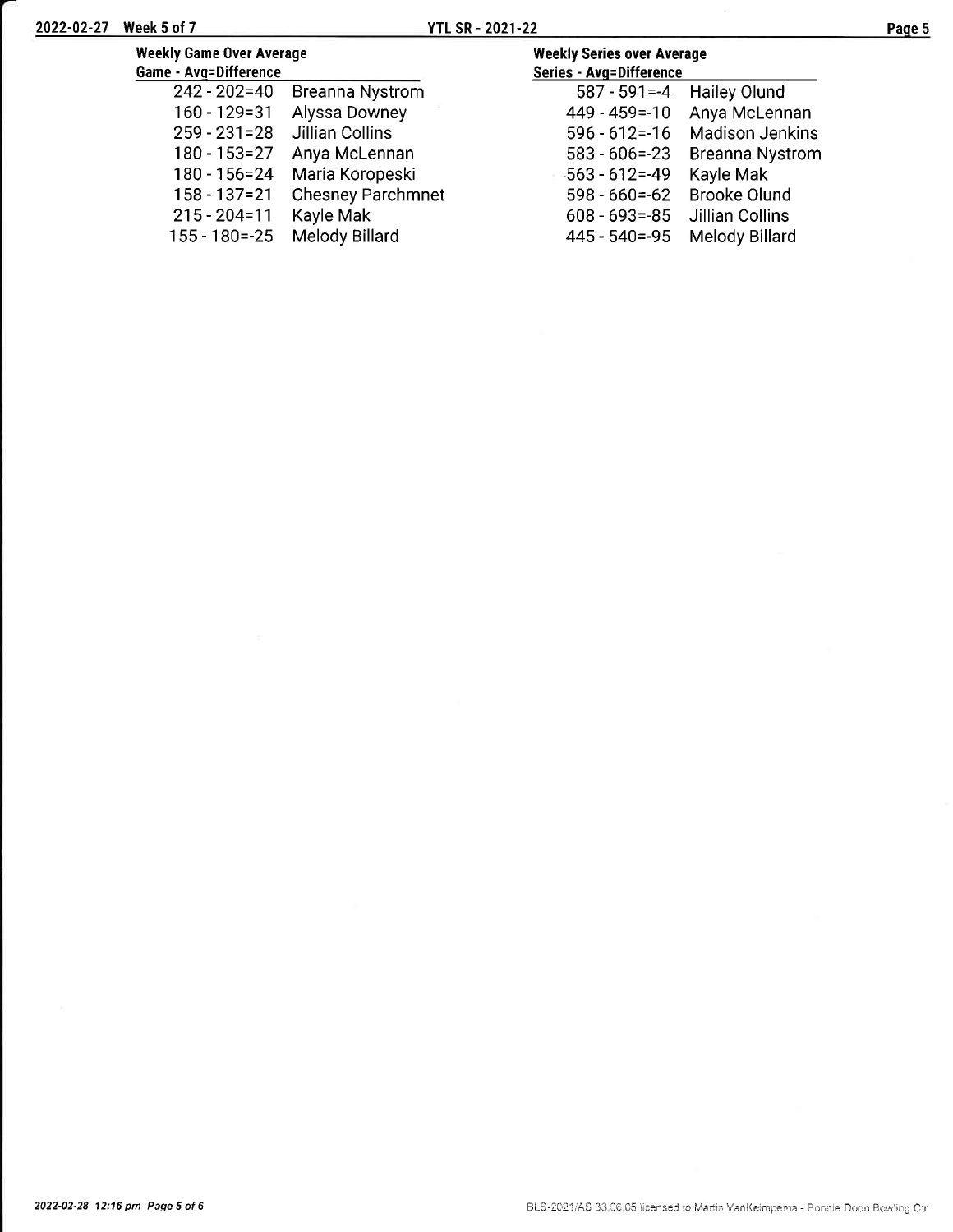2022-02-27 Week 5 of 7 YTL SR - 2021-22

### Last Week's Top Scores

|             | <b>Team Handicap Game</b>                 |                         | <b>Team Handicap Series</b>       |                         |  |  |  |  |
|-------------|-------------------------------------------|-------------------------|-----------------------------------|-------------------------|--|--|--|--|
|             | 1323<br>St ALBERT BOWL                    |                         | SHERWOOD BOWL 1<br>3719           |                         |  |  |  |  |
|             | 1309<br>SHERWWOD BOWL 2                   |                         | 3643<br><b>BONNIE DOON BLACK</b>  |                         |  |  |  |  |
|             | 1258<br><b>BONNIE DOON RED</b>            |                         | 3583                              | SHERWWOD BOWL 2         |  |  |  |  |
|             | <b>Scratch Game</b>                       | <b>Scratch Series</b>   | <b>Handicap Game</b>              | <b>Handicap Series</b>  |  |  |  |  |
| <b>Boys</b> | 325 Jake Cornell                          | 868 Jake Cornell        | 404 Jake Cornell                  | 1115 Jack Pfeiffer      |  |  |  |  |
|             | 313 Christian Murphy                      | 845 Jack Pfeiffer       | 403 Christian Murphy              | 1105 Jake Cornell       |  |  |  |  |
|             | 309 Jack Pfeiffer                         | 737 Christian Murphy    | 401 Ben Hewertson                 | 1020 Ben Hewertson      |  |  |  |  |
| Girls       | 305 Madison Maltais                       | 638 Jessie Romeril      | 416 Madison Maltais               | 1016 Jessie Romeril     |  |  |  |  |
|             | 288 Brooke Olund                          | 617 Madison Maltais     | 361<br>Jessie Romeril             | 950 Madison Maltais     |  |  |  |  |
|             | 259 Jillian Collins                       | 608 Jillian Collins     | 360 Brooke Olund                  | 923 Alyssa Downey       |  |  |  |  |
|             | <b>Weekly Game Over Average</b>           |                         | <b>Weekly Series over Average</b> |                         |  |  |  |  |
|             | <b>Game - Avg=Difference</b>              |                         | Series - Avg=Difference           |                         |  |  |  |  |
| <b>Boys</b> | $313 - 199 = 114$                         | Christian Murphy        | $845 - 600 = 245$                 | Jack Pfeiffer           |  |  |  |  |
|             | $285 - 171 = 114$<br><b>Ben Hewertson</b> |                         | 868 - 636 = 232                   | Jake Cornell            |  |  |  |  |
|             | $325 - 212 = 113$<br>Jake Cornell         |                         | $672 - 513 = 159$                 | <b>Ben Hewertson</b>    |  |  |  |  |
|             | $309 - 200 = 109$                         | Jack Pfeiffer           | $615 - 465 = 150$                 | <b>Conor Prather</b>    |  |  |  |  |
|             | $292 - 200 = 92$                          | Dante Mahler            | 737 - 597=140                     | <b>Christian Murphy</b> |  |  |  |  |
|             | 246 - 159=87                              | Canon Cunningham        | $695 - 600 = 95$                  | Dante Mahler            |  |  |  |  |
|             | $241 - 155 = 86$                          | <b>Conor Prather</b>    | $569 - 477 = 92$                  | Canon Cunningham        |  |  |  |  |
|             | $243 - 193 = 50$                          | Jayden Troughton        | $465 - 402 = 63$                  | Kaden Johnson V         |  |  |  |  |
|             | $208 - 161 = 47$                          | Shawn Solowan           | $638 - 579 = 59$                  | Jayden Troughton        |  |  |  |  |
|             | $245 - 200 = 45$                          | <b>Matthew Cox</b>      | $464 - 414 = 50$                  | Samuel Vanderleek       |  |  |  |  |
|             | $178 - 134 = 44$                          | Kaden Johnson           | $640 - 600 = 40$                  | <b>Matthew Cox</b>      |  |  |  |  |
|             | $174 - 138 = 36$                          | Samuel Vanderleek       | $515 - 483 = 32$                  | Shawn Solowan           |  |  |  |  |
|             | $207 - 181 = 26$                          | Jessie Nystrom          | $546 - 534 = 12$                  | <b>Tristan Paterson</b> |  |  |  |  |
|             | $193 - 178 = 15$                          | <b>Tristan Paterson</b> | $541 - 543 = -2$                  | Jessie Nystrom          |  |  |  |  |
|             | $169 - 162 = 7$                           | Brayden Doyle           | 476 - 486 = - 10                  | Brayden Doyle           |  |  |  |  |
|             | $224 - 219 = 5$                           | <b>Ashton Said</b>      | $441 - 468 = -27$                 | Kaden Whillier          |  |  |  |  |
|             | $153 - 148 = 5$                           | Damian Alexis           | $415 - 444 = -29$                 | Damian Alexis           |  |  |  |  |
|             | $155 - 156 = -1$                          | Kaden Whillier          | $462 - 492 = -30$                 | <b>Creston Young</b>    |  |  |  |  |
|             | $157 - 164 = -7$                          | <b>Creston Young</b>    | $583 - 657 = -74$                 | <b>Ashton Said</b>      |  |  |  |  |
|             | 152 - 170 = - 18                          | <b>Dominic Brine</b>    | 419 - 510 = - 91                  | <b>Dominic Brine</b>    |  |  |  |  |

| 305 - 176=129    | <b>Madison Maltais</b> |
|------------------|------------------------|
| $235 - 159 = 76$ | Jessie Romeril         |
| $288 - 220 = 68$ | <b>Brooke Olund</b>    |
| $254 - 197 = 57$ | Hailey Olund           |
| $201 - 151 = 50$ | Morgan Muir            |
| $251 - 204 = 47$ | <b>Madison Jenkins</b> |
| $206 - 166 = 40$ | Brooklyn Gahr          |

| $638 - 477 = 161$ | Jessie Romeril           |
|-------------------|--------------------------|
| $617 - 528 = 89$  | <b>Madison Maltais</b>   |
| 464 - 387 = 77    | Alyssa Downey            |
| $527 - 498 = 29$  | <b>Brooklyn Gahr</b>     |
| $482 - 453 = 29$  | Morgan Muir              |
| 492 - 468 = 24    | Maria Koropeski          |
| $425 - 411 = 14$  | <b>Chesney Parchmnet</b> |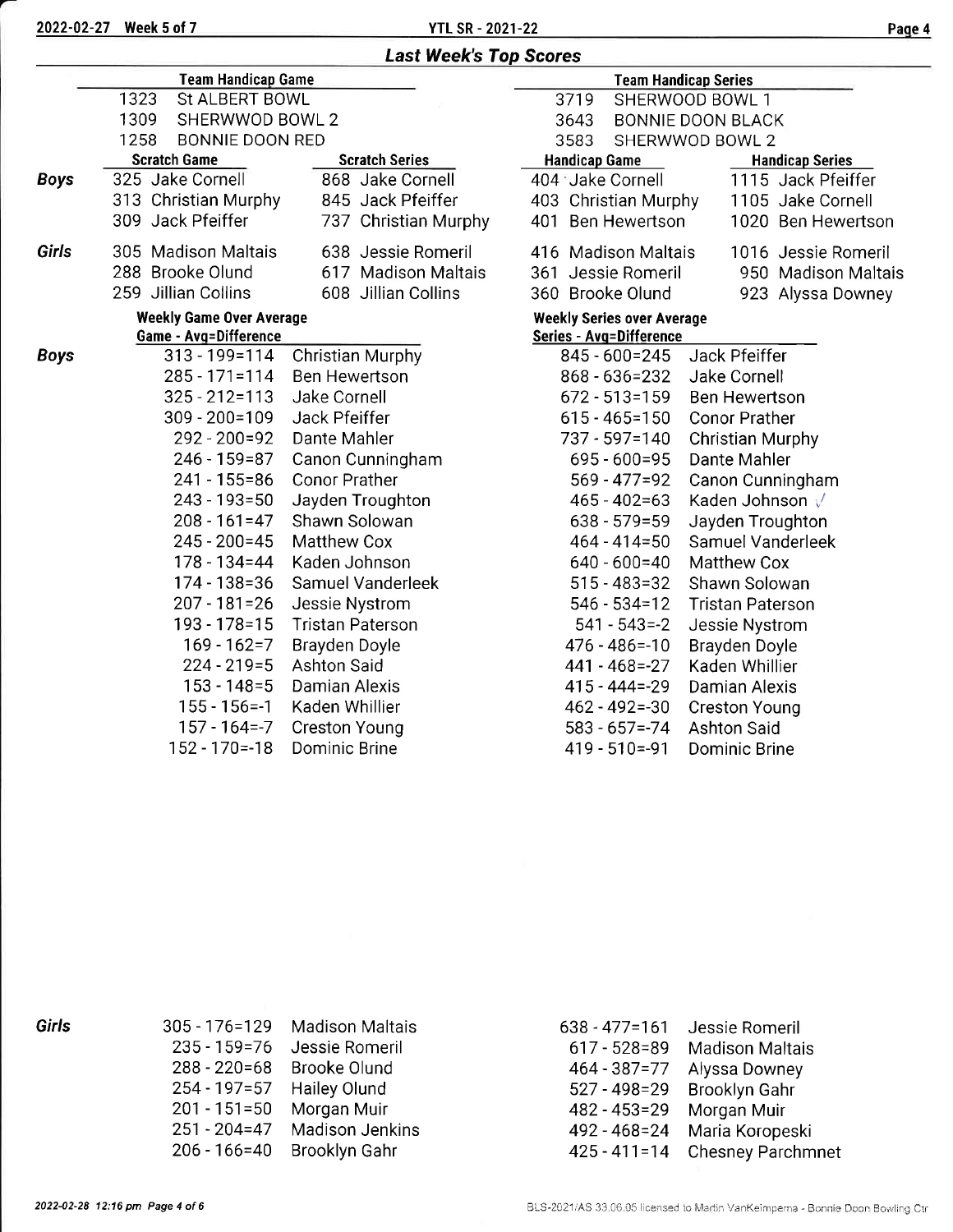## Averaqe List of Reqular Team Members

### **Effi** Boys

|                          |                          | Year-To-Date |              |     |
|--------------------------|--------------------------|--------------|--------------|-----|
| <b>Team Name</b>         | Name                     | Pins         | Gms Avg      |     |
| St ALBERT BOWL           | <b>Christian Murphy</b>  | 737          | 3            | 245 |
| SHERWOOD BOWL 1          | Jake Cornell             | 3414         | 15           | 227 |
| <b>BONNIE DOON BLUE</b>  | Jack Pfeiffer            | 2649         | 12           | 220 |
| <b>BONNIE DOON RED</b>   | <b>Ashton Said</b>       | 2560         | 12           | 213 |
| <b>BONNIE DOON BLACK</b> | Dante Mahler             | 3097         | 15           | 206 |
| SHERWWOD BOWL 2          | <b>Matthew Cox</b>       | 2443         | 12           | 203 |
| <b>BONNIE DOON BLUE</b>  | Noah Nielsen             | 1820         | 9            | 202 |
| <b>BONNIE DOON BLACK</b> | Jayden Troughton         | 2964         | 15           | 197 |
| <b>BONNIE DOON BLUE</b>  | Owen Mcdougall           | 1104         | 6            | 184 |
| SHERWWOD BOWL 2          | <b>Ben Hewertson</b>     | 2734         | 15           | 182 |
| St ALBERT BOWL           | Brayden Fletcher         | 1635         | 9            | 181 |
| <b>BONNIE DOON BLACK</b> | Jessie Nystrom           | 2722         | 15           | 181 |
| SHERWOOD BOWL 1          | <b>Tristan Paterson</b>  | 2690         | 15           | 179 |
| <b>FORT SASK</b>         | <b>Conor Prather</b>     | 1036         | 6            | 172 |
| <b>St ALBERT BOWL</b>    | Canon Cunningham         | 2008         | 12           | 167 |
| <b>BONNIE DOON BLACK</b> | Shawn Solowan            | 2450         | 15           | 163 |
| <b>FORT SASK</b>         | <b>Creston Young</b>     | 1941         | 12           | 161 |
| KJ                       | <b>Brayden Doyle</b>     | 2421         | 15           | 161 |
| <b>FORT SASK</b>         | Adam Young               | 1871         | 12           | 155 |
| KJ                       | Kaden Johnson            | 465          | 3            | 155 |
| <b>FORT SASK</b>         | Kaden Whillier           | 1852         | 12           | 154 |
| <b>BONNIE DOON BLUE</b>  | Dominic Brine            | 1330         | 9            | 147 |
| <b>BRONX BOWL</b>        | Damian Alexis            | 2197         | 15           | 146 |
| <b>BRONX BOWL</b>        | Samuel Vanderleek        | 2123         | 15           | 141 |
| <b>FORT SASK</b>         | Mason Tomchyshyn         | 1259         | 9            | 139 |
| <b>KJ</b>                | <b>Matthew Hare</b>      | 1590         | 12           | 132 |
| <b>BRONX BOWL</b>        | <b>Martin Liam</b>       | 192          | 3            | 64  |
| `∵∵ Girls                |                          |              |              |     |
|                          |                          |              | Year-To-Date |     |
| <b>Team Name</b>         | <b>Name</b>              | Pins         | Gms Avg      |     |
| St ALBERT BOWL           | <b>Jillian Collins</b>   | 2689         | 12           | 224 |
| <b>BONNIE DOON RED</b>   | <b>Brooke Olund</b>      | 3245         | 15           | 216 |
| St ALBERT BOWL           | Kayle Mak                | 1873         | 9            | 208 |
| SHERWOOD BOWL 1          | <b>Madison Jenkins</b>   | 3051         | 15           | 203 |
| <b>BONNIE DOON RED</b>   | <b>Breanna Nystrom</b>   | 3012         | 15           | 200 |
| <b>BONNIE DOON BLUE</b>  | <b>Hailey Olund</b>      | 2360         | 12           | 196 |
| SHERWWOD BOWL 2          | Sureena Usman            | 1751         | 9            | 194 |
| St ALBERT BOWL           | Megan Brook              | 2327         | 12           | 193 |
| <b>BRONX BOWL</b>        | <b>Madison Maltais</b>   | 2202         | 12           | 183 |
| <b>BONNIE DOON RED</b>   | Jessie Romeril           | 1614         | 9            | 179 |
| SHERWOOD BOWL 1          | Keera Usman              | 1595         | 9            | 177 |
| SHERWOOD BOWL 1          | <b>Brooklyn Gahr</b>     | 527          |              | 175 |
| St ALBERT BOWL           |                          |              | 3            |     |
| SHERWWOD BOWL 2          | Morgan Dumouchel         | 523          | 3            | 174 |
|                          | Melody Billard           | 2065         | 12           | 172 |
| SHERWWOD BOWL 2          | Morgan Muir              | 482          | 3            | 160 |
| <b>BRONX BOWL</b>        | Maria Koropeski          | 2367         | 15           | 157 |
| KJ                       | Anya McLennan            | 1828         | 12           | 152 |
| <b>FORT SASK</b>         | <b>Chesney Parchmnet</b> | 1363         | 9            | 151 |
| SHERWWOD BOWL 2          | Jessica Brewer           | 1350         | 9            | 150 |
| ΚJ                       | Alyssa Downey            | 2018         | 15           | 134 |